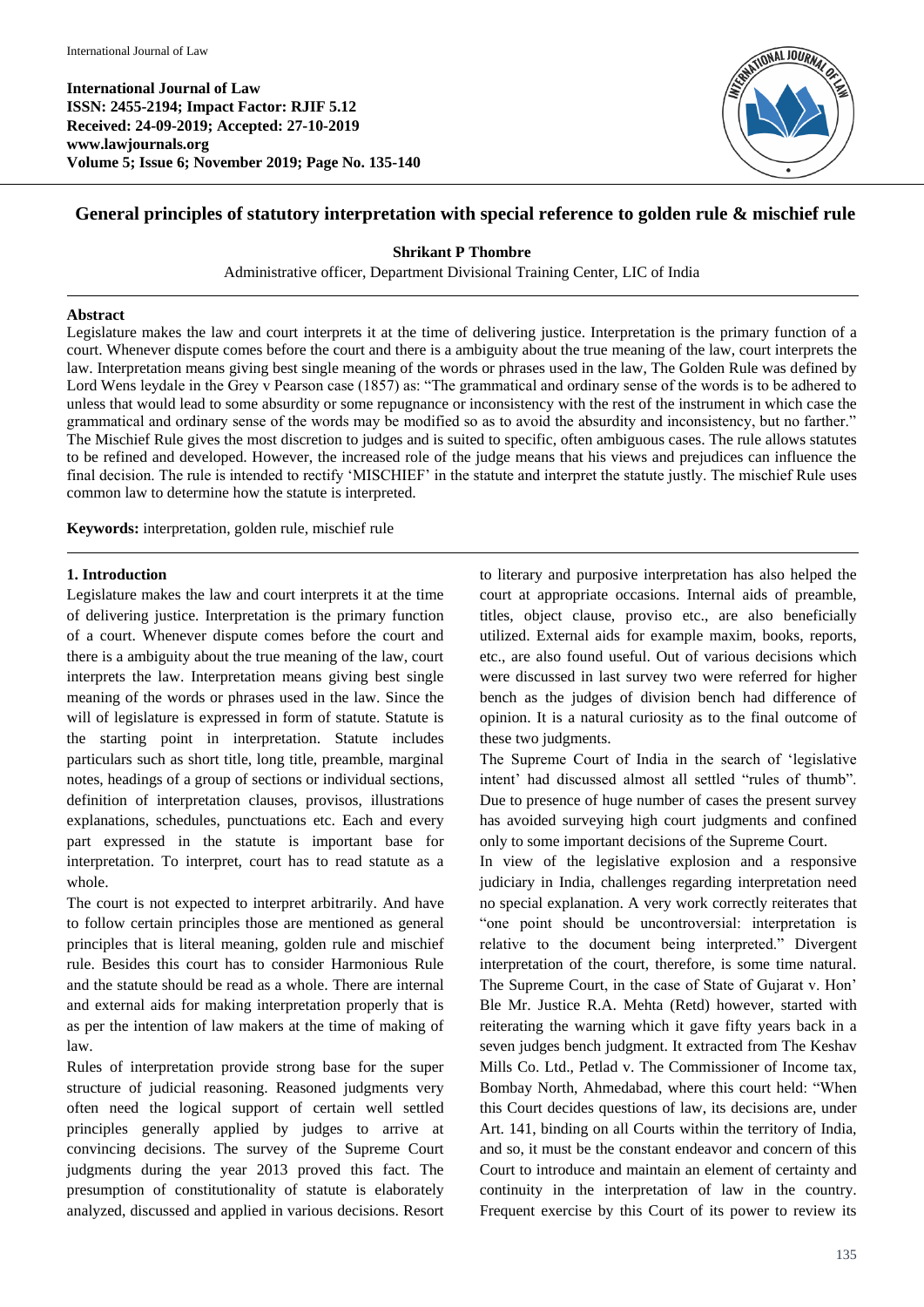earlier decisions on the ground that the view pressed before it later appears to the Court to be more reasonable, may incidentally tend to make law uncertain and introduce confusion which must be consistently avoided. [Emphasis added]

It has been rightly said that 'words are not passive agents meaning the same thing and carrying the same value at all times and in all contexts.'

## **2. Interpreting the statutes**

The term statutory interpretation refers to the action of a court in trying to understand and explaining the meaning of a piece of legislation. Many cases go to appeal on a point of interpretation.

First, laws must be drafted in general terms and must deal with both present and future situations. Often, a law which was drafted with one particular situation in mind will eventually be applied to quite different situations.

Legislation is drawn up by draftsmen, and a draftsman's capacity to anticipate the future is limited. He may not foresee some future possibility, or overlook a possible misinterpretation of the original intentions of the legislation. Another problem is legislation often tries to deal with problems that involve different and conflicting interests.

Both legal and general English contain many words with more than one meaning.

With this being the case, even the best drafted legislation can include many ambiguities. This is not the fault of the draftsman, simply a reflection of the fact that where people look at a text from different points of view they will naturally find different meanings in the language used.

Judges in England generally apply three basic rules of statutory interpretation, and similar rules are also used in other common law jurisdictions. The literal rule, the golden rule and the mischief rule. Although judges are not bound to apply these rules, they generally take one of the following three approaches, and the approach taken by any one particular judge is often a reflection of that judge's own philosophy.

## **Need For Interpretation**

In his The Law-Making Process, Michael Zander gives three reasons why statutory interpretation is necessary:

- 1. Complexity of statutes in regards to the nature of the subject, numerous draftsmen and the blend of legal and technical language can result in incoherence, vague and ambiguous language.
- 2. Anticipation of future events leads to the use of indeterminate terms. The impossible task of anticipating every possible scenario also leads to the use of indeterminate language. Judges therefore have to interpret statutes because of the gaps in law. Examples of inderterminate language include words such as "reasonable". In this case the courts are responsible for determining what constitutes the word "reasonable".
- 3. The multifaceted nature of language. Language, words

and phrases are an imprecise form of communication. Words can have multiple definitions and meanings. Each party in court will utilize the definition and meaning of the language most advantageous to their particular need. It is up to the courts to decide the most correct use of the language employed.

## **3. Rules of interpretation**

## **I. Golden Rule of Interpretation**

## **Meaning & Origin of Golden Rule**

The golden rule is that the words of a statute must prima facie be given their ordinary meaning. It is yet another rule of construction that when the words of the statute are clear, plain and unambiguous, then the courts are bound to give effect to that meaning, irrespective of the consequences. It is said that the words themselves best declare the intention of the law-giver."

The golden rule (also: the British rule) is an exception to the literal rule and will be used where the literal rule produces the result where Parliament's intention would be circumvented rather than applied.

The Golden Rule is First time Propounded in Grey v Pealson (1857), Lord Wensleygale said: "The literal rule should be used first, but if it results in absurdity, the grammatical and ordinary sense of the words may be modified, so as to avoid absurdity and inconsistency, but no further."

Some judges have suggested that a court may depart from the ordinary meaning where that would lead to absurdity.

In Grey v Pearson (1857) 6 HL Cas 61, Lord Wensleydale said: the grammatical and ordinary sense of the words is to be adhered to, unless that would lead to some absurdity, or some repugnance or inconsistency with the rest of the instrument, in which case the grammatical and ordinary sense of the words may be modified, so as to avoid that absurdity and inconsistency, but no farther."

This became known as "Lord Wensleydale's golden rule". It only applies where the words are ambiguous. An interpretation that is not absurd is to be preferred to one that is. An example is:

## **R v Allen (1872) LR 1 CCR 367**

## **The Law Commission (1969) noted that**

- The rule provided no clear means to test the existence of the characteristics of absurdity, inconsistency or inconvenience, or to measure their quality or extent.
- As it seemed that "absurdity" was in practice judged by reference to whether a particular interpretation was irreconcilable with the general policy of the legislature "the golden rule turns out to be a less explicit form of the mischief rule".

## **Application of Golden Rule**

This system of relying on external sources such as the common law in determining the true intention of the parliament is now seen as part of the purposive approach,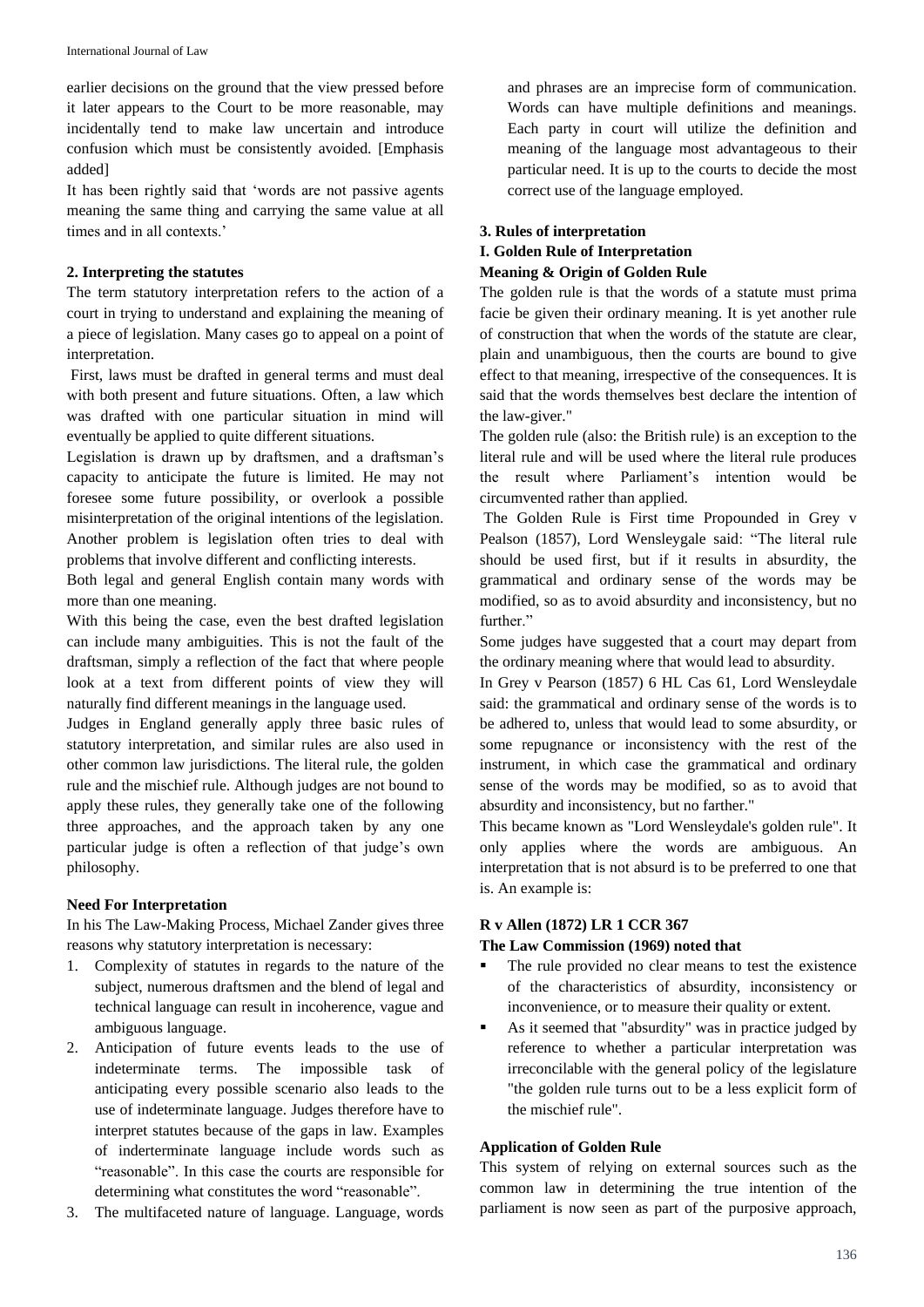although the literal approach has been dominant in common law systems for over a century, judges now appear to be less bound by the black letter of the law and are more willing to try to determine the true intention of the Parliament. The task of the judge is now seen as being give effect to the legislative purpose of the statute in question. As well as these three rules of interpretation, there are a number of rules that are held to apply when determining the meaning of a statute:

- 1. The statute is presumed not to bind the Crown
- 2. . Statutes do not operate retrospectively in respect to substantive law (as opposed to procedural law)
- 3. They do not interfere with legal rights already vested
- 4. They do not oust the jurisdiction of the courts
- 5. They do not detract from constitutional law or international law

### **Importance of Golden Rule of Interpretation**

The golden rule is a modification of the literal rule and is used when the literal interpretation of words would lead to a 'manifest absurdity'.

One example of the application of the golden rule is the case of R v Allen – Defendant is charged with bigamy, an offence prohibited in Offences Against Persons Act 1861 which reads "whoever is married, marries another commits bigamy." The court held that the word "marries" need not mean a contract of marriage as it was impossible for a person who is already married to enter into another valid contract of marriage. Hence, the court interpreted it as "going through marriage ceremony".

The rule can be used in more than one way. It has two particular applications: a narrow approach and a wide approach.

The narrow approach is used where the meaning of the word which is being interpreted is ambiguous i.e. has more than one meaning. The judge then applies the meaning which best suits the context in which the word is being interpreted. The leading cases of R v Allen (1872) and Adler v George (1964) can probably best illustrate the use and application of the golden rule.

The term 'narrow approach' is a reflection on some judges views on how the golden rule should be used. It suggests that it is more limited and restricted than other rules such as the mischief rule or purposive approach. It was Lord Reid in Jones v DPP (1962) who reminded us of the importance of not trying to give a meaning to a word used in a statute which goes beyond what is reasonable.

Another example of the court's willingness to modify a word or provision to avoid an absurd result is the case of Sigsworth (1935). A son had murdered his mother and as the mother had not made a will the estate was to be distributed to her nearest next of kin under the Administration of Estates Act 1925.

This meant that her son would have inherited as her 'issue'. The court had a problem with this on public policy grounds, in that it was repugnant for a murderer to benefit from the

killing. The court applied the golden rule in preference to the literal rule and interpreted the word 'issue' so as to exclude someone who had killed the deceased.

Case M. Pentiah Vs Veeramallappa: - The respondent were elected member of municipal committee under Hyderabad municipal and town committee act 1951 which was repealed by the Hyderabad District Municipality Act 1956. The act of 1956, however provided that the committee constituted under the act of 1951 would continue till the first meeting of the committee elected under the act of 1956 was called. Since no elections were held the old committee continue in office for more than three years, the maximum period provided for a committee to hold office under the Act of 1951. The appellant prayed for a writ of quo warranto. The SC held if more than one construction were possible the one which was narrower and failed to achieve the object of the Act should fail. The Act should be so interpreted as to avoid absurdity. In the present case since the Act of 1956 continue with the committee constituted under the Act of 1951 till election took place and the first meeting of new elected members held, it is reasonable to hold the provision of maximum period of tenure of the committee under old Act should also stand under new Act. Therefore, if no elections are held, the members of the committee automatically ceased to be member after the expiry of three year period.

#### **2. The Mischief Rule**

The mischief rule is a rule of statutory interpretation that attempts to determine the legislator's intention. Originating from a 16th century case (Heydon's case) in the United Kingdom, its main aim is to determine the "mischief and defect" that the statute in question has set out to remedy, and what ruling would effectively implement this remedy. When the material words are capable of bearing two or more constructions the most firmly established rule or construction of such words "of all statutes in general be they penal or beneficial, restrictive or enlarging of the common law is the rule of Heydon's case. The rules laid down in this case are also known as Purposive Construction or Mischief Rule.

The final rule of statutory interpretation is the mischief rule, under which a judge attempts to determine the legislator's intention; what is the "mischief and defect" that the statute in question has set out to remedy, and what ruling would effectively implement this remedy? The classic statement of the mischief rule is that given by the Barons of the Court of Exchequer in Heydon's Case (1854): for the sure and true interpretation of all statutes in general, four things are to be discerned and considered:

- 1. What was the common law before the making of the Act?
- 2. What was the mischief and defect for which the common law did not provide?
- 3. What remedy the Parliament hath resolved and appointed to cure the disease of the Commonwealth?
- 4. The true reason of the remedy; and then the office of all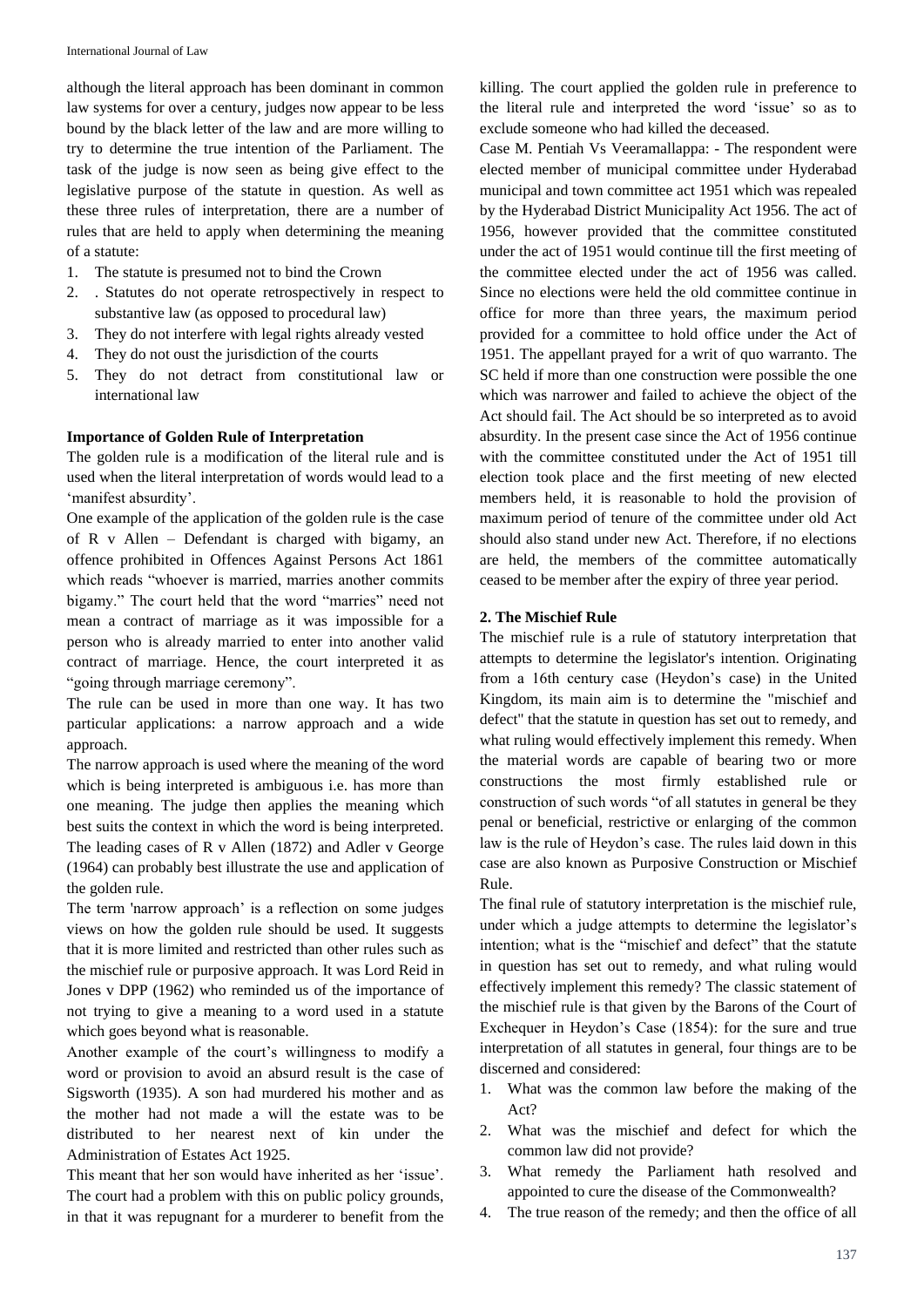the judge is always to make such construction or shall suppress subtle inventions and evasions for continuance of the mischief and pro private commodo, and to add force and life to the cure and remedy, according to the true intent of the makers of the Act, pro bono publico.

The mischief rule is a certain rule that judges can apply in statutory interpretation in order to discover Parliament's intention. It essentially asks the question: By creating an Act of Parliament what was the "mischief" that the previous law did not cover?

## **Use of this Rule**

This rule of construction is of narrower application than the golden rule or the plain meaning rule, in that it can only be used to interpret a statute and, strictly speaking, only when the statute was passed to remedy a defect in the common law. Legislative intent is determined by examining secondary sources, such as committee reports, treatises, law review articles and corresponding statutes. This rule has often been used to resolve ambiguities in cases in which the literal rule cannot be applied.

In the case of Thomson vs. Lord Clan Morris, Lord Lindley M.R. stated that in interpreting any statutory enactment regard must be had not only to the words used, but also to the history of the Act and the reasons which lead to its being passed.

In the case of CIT vs. Sundaradevi (1957) (32 ITR 615) (SC), it was held by the Apex Court that unless there is an ambiguity, it would not be open to the Court to depart from the normal rule of construction which is that the intention of the legislature should be primarily to gather from the words which are used. It is only when the words used are ambiguous that they would stand to be examined and considered on surrounding circumstances and constitutionally proposed practices.

The Supreme Court in Bengal Immunity Co. V. State of Bihar, (AIR 1995 SC 661) applied the mischief rule in construction of Article 286 of the Constitution of India. After referring to the state of law prevailing in the province prior to the constitution as also to the chaos and confusion that was brought about in inter-state trade and commerce by indiscriminate exercise of taxing powers by the different Provincial Legislatures founded on the theory of territorial nexus, Chief Justice S.R.Das, stated "It was to cure this mischief of multiple taxation and to preserve the free flow of interstate trade or commerce in the Union of India regarded as one economic unit without any provincial barrier that the constitution maker adopted Article 286 in the constitution".

In various Supreme Court cases it has been held that, 'legislation both statutory and constitutional is enacted, it is true, from experience of evils. But its general language should not, therefore, necessarily be confined to the form that evil had taken. Time works changes, brings into existence new conditions and purposes and new awareness of limitations. A principle to be valued must be capable of wider application than the mischief which gave it existence. These are designed to approach immortality as nearly as human institutions can approach it'.

Mischief Rule is applicable where language is capable of more than one meaning. It is the duty of the Court to make such construction of a statue which shall suppress the mischief and advance the remedy.

# **Advantages and Disadvantages of Mischief Rule Advantages**

- 1. The Law Commission sees it as a far more satisfactory way of interpreting acts as opposed to the Golden or Literal rules.
- 2. It usually avoids unjust or absurd results in sentencing.
- 3. Closes loopholes
- 4. Allows the law to develop and adapt to changing needs example Royal College of Nursing v DHSS

## **Disadvantages**

- 1. It is seen to be out of date as it has been in use since the 16th century, when common law was the primary source of law and parliamentary supremacy was not established.
- 2. It gives too much power to the unelected judiciary which is argued to be undemocratic.
- 3. Creates a crime after the event example Smith v Hughes, Elliot v Grey thus infringing the rule of law.
- 4. Gives judges a law making role infringing the separation of powers and Judges can bring their own views, sense of morality and prejudices to a case example Smith v Hughes, DPP v Bull.
- 5. It is considered to be out of date as it has been in use since the 16th century, when common law was the primary source of law and parliamentary supremacy was not established.
- 6. It gives too much power to the unelected judiciary which is argued to be undemocratic.
- 7. In the 16th century, the judiciary would often draft acts on behalf of the king and were therefore well qualified in what mischief the act was meant to remedy.
- 8. It can make the law uncertain.

## **4. Critical analises of golden rule and mischief rule**

The interpretation of statutes is very essential to the administration of justice. They are the tools that judges use to read meaning to provisions of the law in order to justify Their decisions. Interpretation of statutes is a very important issue which is not made easy due to varying factors.

One of them is that words do not usually have static meanings. The usage of some words change with time. Beck vs Smith 1996 This then makes the interpretation of statutes not as simple as one would think. Also, there could be cases where the direct interpretation of words could lead to absurdity. Or there could also be situations where the intention of the legislature is not well expressed in the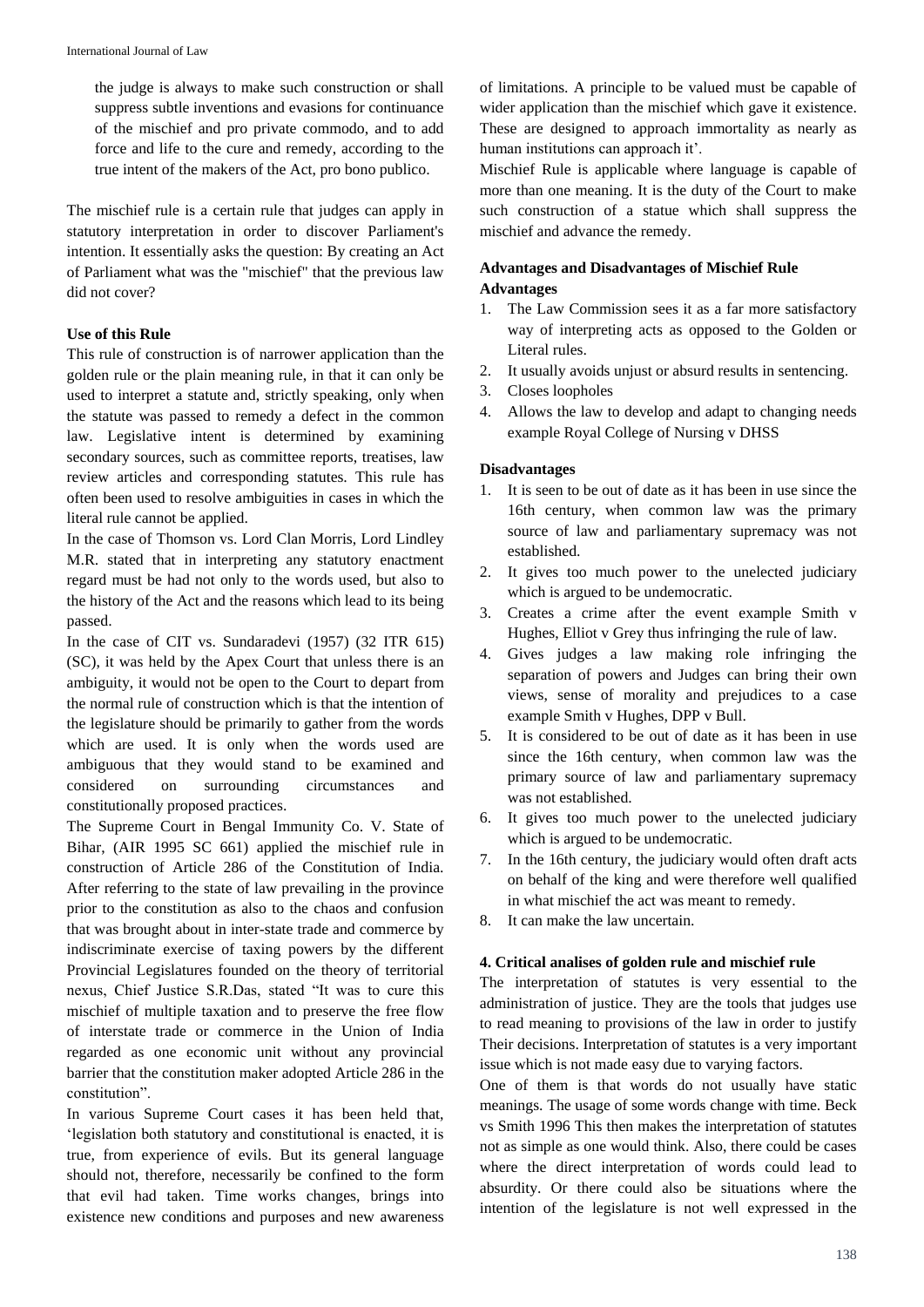interpretation of statutes.

### **The Golden Rule**

The golden rule was formulated in the case of where it was provided that the literal interpretation of a statute should be used only to the extent that it would not produce absurdity or negate from the intention of the legislature. If the literal interpretation of the statute were to produce absurdity, then the intention of the legislature should be applied.

The golden rule was applied in the case of Council of University of Ibadan vs Adamolekun where the court had to interpret the provision of S.3 (4) of the constitution (suspension and modification decree) of 1966 which states that where an edict is in conflict with a decree, the edict is to become void to the extent of its inconsistency with the decree. However, in S.6 it was provided that no question as to the validity of a decree or edict was to be entertained in a court. The court ruled that it would lead to absurdity to literally interpret the provision of S.6 due to the fact that if it did, how then would it be able to enforce the provisions of S.3 (4). Thus, the edict was held to be voided by the provisions of S.3 (4).

#### **Problems with the golden rule**

- Judges are able to add or change the meaning of statutes and thereby become law makers infringing the separation of powers.
- Judges have no power to intervene for pure injustice where there is no absurdity Advantages of the golden rule
- Errors in drafting can be corrected immediately eg:
- R v Allen (1872) LR 1 CCR 367 Case summary
- **•** Decisions are generally more in line with Parliament's intention
- **Closes loopholes**
- Often gives a more just result
- **Brings common sense to the law**

### **The Mischief Rule**

This rule means that in the interpretation of statute, the court should determine the mischief which the legislature intended to correct in the legislation by going into a voyage of discovery to determine the history of the legislation. However, it should be noted hat not every legislation is made to correct a mischief. Also, how deep should the judges go in making a voyage of discovery? It would be difficult if the particular judge is not well versed in history.

In Akerele vs Inspector general of police, the court was faced with the interpretation of the meaning of the word "accuse" in S.210 (b) of the criminal code 1948. It rejected the argument per Ademola J (as he then was) that the word meant swearing under oath. He said that by going into a short history of that section, its intention was to prohibit the practice of indiscriminate accusations of witchcraft and trial by ordeal.

## **Need For Interpretation**

In his The Law-Making Process, Michael Zander gives three reasons why statutory interpretation is necessary:

- 1. Complexity of statutes in regards to the nature of the subject, numerous draftsmen and the blend of legal and technical language can result in incoherence, vague and ambiguous language.
- 2. Anticipation of future events leads to the use of indeterminate terms. The impossible task of anticipating every possible scenario also leads to the use of indeterminate language. Judges therefore have to interpret statutes because of the gaps in law. Examples of indeterminate language include words such as "reasonable". In this case the courts are responsible for determining what constitutes the word "reasonable".
- 3. The multifaceted nature of language. Language, words and phrases are an imprecise form of communication. Words can have multiple definitions and meanings. Each party in court will utilize the definition and meaning of the language most advantageous to their particular need. It is up to the courts to decide the most correct use of the language employed.
- 4. General Rules of Interpretation, Internal Aids to Interpretation, External Aids to Interpretation, Literal Rule, Golden Rule, Mischief Rule, Subsidiary Rules and Harmonious Construction are some of the most important rules.

## **5. Conclusion**

Interpretation of statutes is prime function of court. Legislature enacts the law and it gives in the hands of court to interpret it whenever there is dispute. Since the will of legislature is expressed in form of statute. Statute is the starting point of interpretation. Court has to give meaning to the statute as per the intention of law maker which was at the time of making law. Courts are not supposed to interpret law arbitrary. They have to follow certain rules such as literal meaning, golden rule and mischief rule. It also needs to follow harmonious rules and read statute as a whole while doing interpreting law.

Mischief rule is oldest rule of interpretation which evolved in 1584 in Heydon's case. Object of mischief rule is to suppress the defect of law and advance the remedy provided for. In case of ambiguity and defect in law, court need to consider four things that is what was the law before existing law, what is defect which is not suppose to be in the law, for what purpose remedy is provided in the law and what is true reason of remedy.

The intention of the Legislature is primarily to be gathered from the language used in the statute, thus paying attention to what has been said as also to what has not been said. When the words used are not ambiguous, literal meaning has to be applied, which is the golden rule of interpretation.

'The golden rule is that the words of a statute must prima facie be given their ordinary meaning'. Natural and ordinary meaning of words.